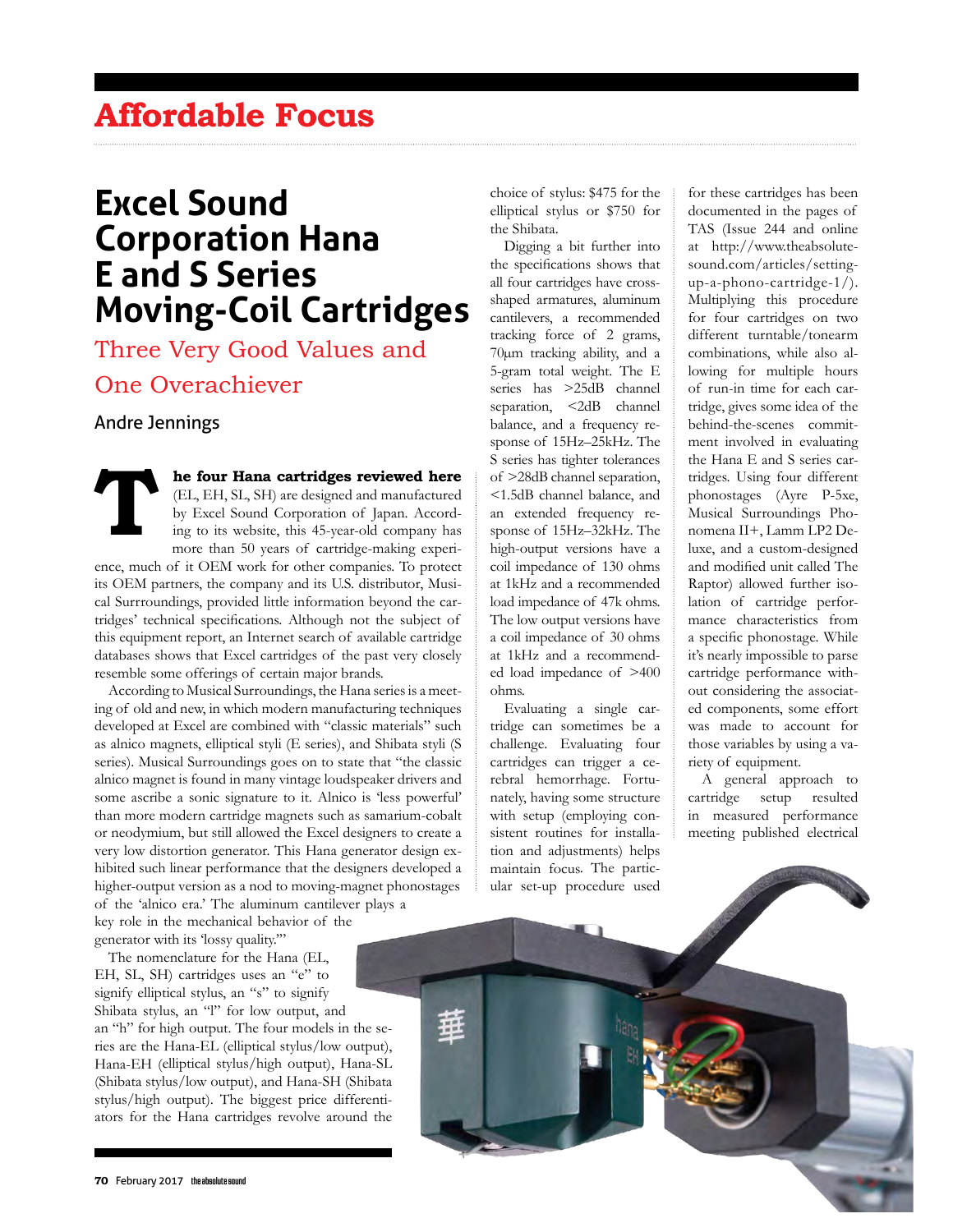## **Affordable Focus Excel Sound Corporation Hana E and S Cartridges**

### **Specs & Pricing**

**Type:** Moving-coil **Output level at 1kHz:** 0.5mV (SL and EL), 2.0mV (SH and EH) **Channel balance at 1kHz:** <1.5dB (SH and SL), <2.0dB (EH and EL) **Channel separation at 1kHz:** >28dB (SH and SL), >25dB (EH and EL) **Frequency response:** 15Hz–32kHz (SH and SL), 15Hz–25kHz (EH and EL) **Tracking ability at 2 grams:** 70µm **Compliance:** 10 **Stylus type:** Nude diamond Shibata (SH and SL), synthetic elliptical (EH and EL) **Cantilever material:** Aluminum **Recommended tracking force:** 2.0 grams **Internal impedance at 1kHz:** 30 ohms (SL and EL), 130 ohms (SH and EH) **Recommended load impedance:** >4000 ohms (SL and EL), 47k ohms (SH and EH) **Cartridge weight:** 5 grams

**Price:** EH and EL, \$475; SH and SL, \$750

#### **EXCEL SOUND CORPORATION**

3-7-37, Shin-yoshida-Higashi, Kohoku-ku Yokohama, Kanagawa, Japan 223-0058 +81-45-543-5100 excelsound.co.jp

#### **MUSICAL SURROUND-INGS (U.S. Distributor)**

5662 Shattuck Ave. Oakland, CA 94609 (510) 547-5006 musicalsurroundings.com



specifications. With some additional attention to setup, as per the procedures mentioned above, there was an improvement in measured performance, which correlated with listening results. One example of this was the azimuth setting. With a level headshell, the Hana cartridges (EH, EL, SH, SL) all met their minimum channel separation and channel balance specifications, which is a very good sign of quality control. Further refinements to azimuth in 'arms that allow these adjustments in most cases yielded improved measured performance for the Hanas. Singling out the Hana-SL cartridge, the baseline measurement in the Clearaudio Performance DC Wood with Satisfy Carbon Fiber 'arm resulted in a channel separation of 31.2dB (left) and 28.4dB (right) with channel balance remaining at 0.5dB when referenced to 1kHz. Electronically adjusting azimuth improved the measured results for channel separation to above 31dB in both (left) and (right) with a steady 0.5dB difference in channel balance, resulting in better subjective performance. Moving the Hana-SL to the Basis 2800 Vacuum 'table with Vector IV 'arm produced an impressive channel separation of 36.7dB (left) and 35.9dB (right) with channel balance remaining at 0.5dB. These are excellent numbers for *any* cartridge at *any* price.

While measured perfor-

mance by itself is no indication of exceptional personal engagement with music playback, there are some strong correlations that overlap in many cases. The key is carefully considering what to measure and what to listen for during fine adjustments, even after measurements are complete. Both are essential to longterm satisfaction in my opinion. The rubber hits the road, so to speak, when the listener is engaged with the music engraved in the grooves, and that satisfaction doesn't come from a piece of measuring equipment—it's what the ear collects and sends to the brain.

The only 'tables I had in-house for use during the Hana cartridge evaluation were my reference Basis Audio 2800 Vacuum and Basis Audio Debut Vacuum models (both hosting Basis Audio Vector IV tonearms). My colleague, Neil Gader, and I agreed that using a high-quality 'table and 'arm of known properties and low colorations to evaluate a cartridge is a good approach, which is what the Basis combination provides. (This is something I usually do as a matter of course when evaluating cartridges and getting at the essence of the component's performance characteristics.) However, the distributor later supplied a lower-cost 'table/'arm, the Clearaudio Performance DC Wood with Satisfy Carbon Fiber tonearm, to include in cartridge evaluations. In addition to another turntable installation this resulted in a doubling of the workload to over 16-plus cartridge installations.

After all of the installation/setups, 'table/'arm combinations, and phonostage cycling, the Hana cartridges demonstrated excellent value (EH and EL), excellent performance (SH), and exceptional all-around performance (SL) in their price categories. All of the Hana cartridges have a musically engaging presentation. There are no bothersome sharp edges on musical transients that can detract from enjoyment. There is a slight polishing (or rounding) of large bass transients that make them inviting without sounding soft or rounded to the point of being ill-defined. A contrabass still sounds correct whether plucked or bowed. "So Far Away" from the excellent Mobile Fidelity reissue of Dire Straits' *Brothers in Arms* LP still packs a strong